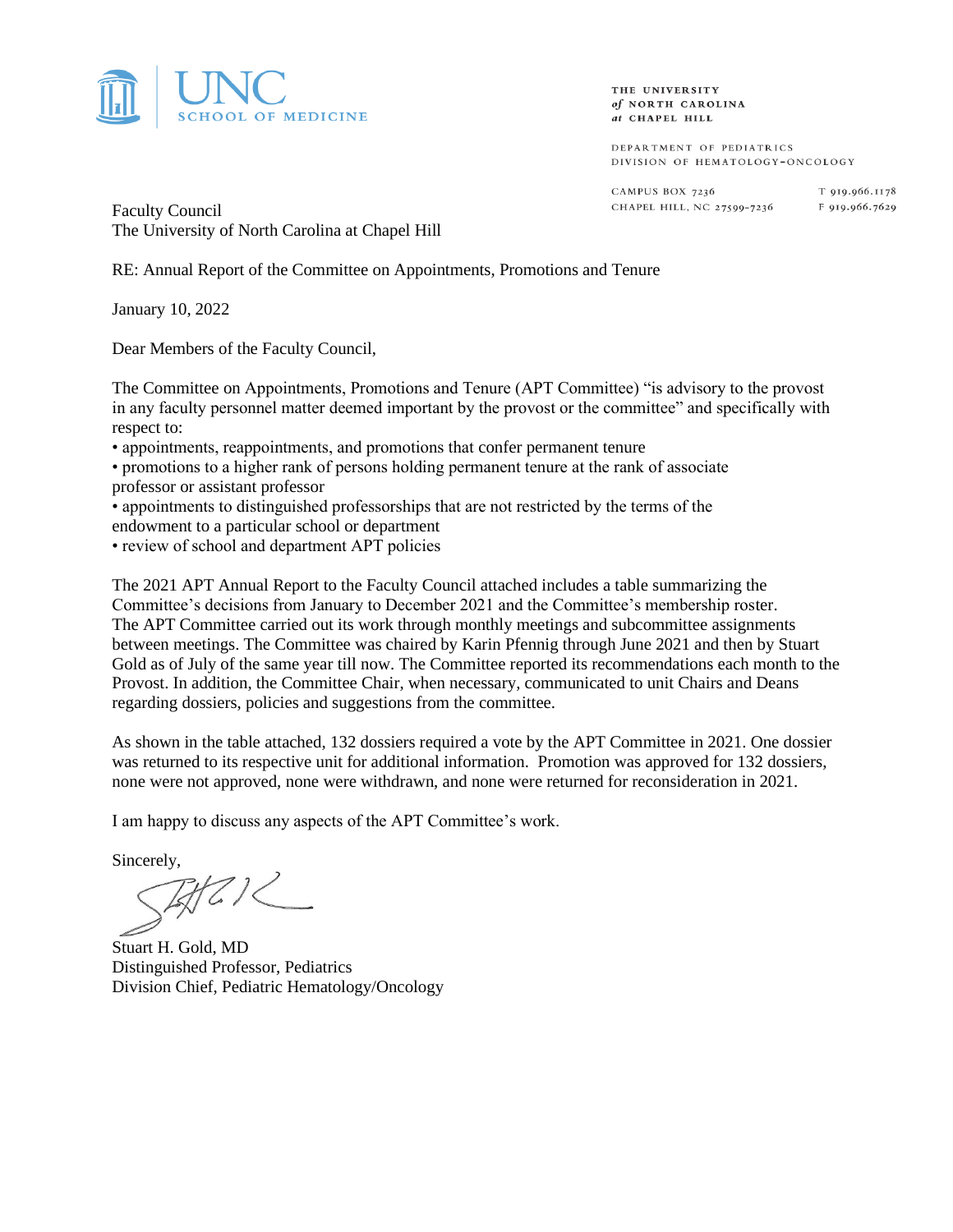| Annual APT Committee Report: 2021 Monthly Meeting Outcomes |                      |                    |          |                                                           |                                 |                  |                                                                                                                                                                                                                                                                                                                                      |  |  |  |
|------------------------------------------------------------|----------------------|--------------------|----------|-----------------------------------------------------------|---------------------------------|------------------|--------------------------------------------------------------------------------------------------------------------------------------------------------------------------------------------------------------------------------------------------------------------------------------------------------------------------------------|--|--|--|
|                                                            | Number of Dossiers - | Number of Dossiers |          | Number of Dossiers Not   No Quorum - Dossiers Returned to | Number of Dossiers Returned for | Unable to meet a |                                                                                                                                                                                                                                                                                                                                      |  |  |  |
| Month                                                      | <b>Vote Required</b> | Approved           | Approved | Department - Unable to Vote                               | More Information                | quorum           | <b>Candidate/Information</b>                                                                                                                                                                                                                                                                                                         |  |  |  |
| January 13, 2021                                           |                      |                    |          |                                                           |                                 |                  |                                                                                                                                                                                                                                                                                                                                      |  |  |  |
| February 10, 2021                                          | 14                   | 14                 |          |                                                           |                                 |                  |                                                                                                                                                                                                                                                                                                                                      |  |  |  |
| March 10, 2021                                             | 26                   | 26                 |          |                                                           |                                 |                  |                                                                                                                                                                                                                                                                                                                                      |  |  |  |
| April 7, 2021                                              | 10                   | 10                 |          |                                                           |                                 |                  |                                                                                                                                                                                                                                                                                                                                      |  |  |  |
| May 5, 2021                                                | 17                   | 17                 |          |                                                           |                                 |                  |                                                                                                                                                                                                                                                                                                                                      |  |  |  |
| June 9, 2021                                               | 13                   |                    | U        |                                                           | $\overline{0}$                  |                  | All four dossiers listed under "unable to meet a quorum" were<br>returned for votes in July. They were held as the committee<br>was unable to meet a quorum for these four dossiers due to<br>COIs, as only seven committee members were present at this<br>month's meeting. The four dossiers were approved at the July<br>meeting. |  |  |  |
| July 1, 2021                                               | 14                   | 14                 |          |                                                           |                                 |                  |                                                                                                                                                                                                                                                                                                                                      |  |  |  |
| August 11, 2021                                            |                      |                    |          |                                                           |                                 |                  |                                                                                                                                                                                                                                                                                                                                      |  |  |  |
| September 9, 2021                                          |                      |                    |          |                                                           |                                 |                  |                                                                                                                                                                                                                                                                                                                                      |  |  |  |
| October 13, 2021                                           | 10                   | 10                 |          |                                                           |                                 |                  |                                                                                                                                                                                                                                                                                                                                      |  |  |  |
| November 10, 2021                                          |                      |                    |          |                                                           |                                 |                  |                                                                                                                                                                                                                                                                                                                                      |  |  |  |
| December 15, 2021                                          |                      |                    |          |                                                           |                                 |                  |                                                                                                                                                                                                                                                                                                                                      |  |  |  |
| Totals                                                     | 132                  | 128                |          |                                                           |                                 |                  | Approved at the July APT committee meeting                                                                                                                                                                                                                                                                                           |  |  |  |